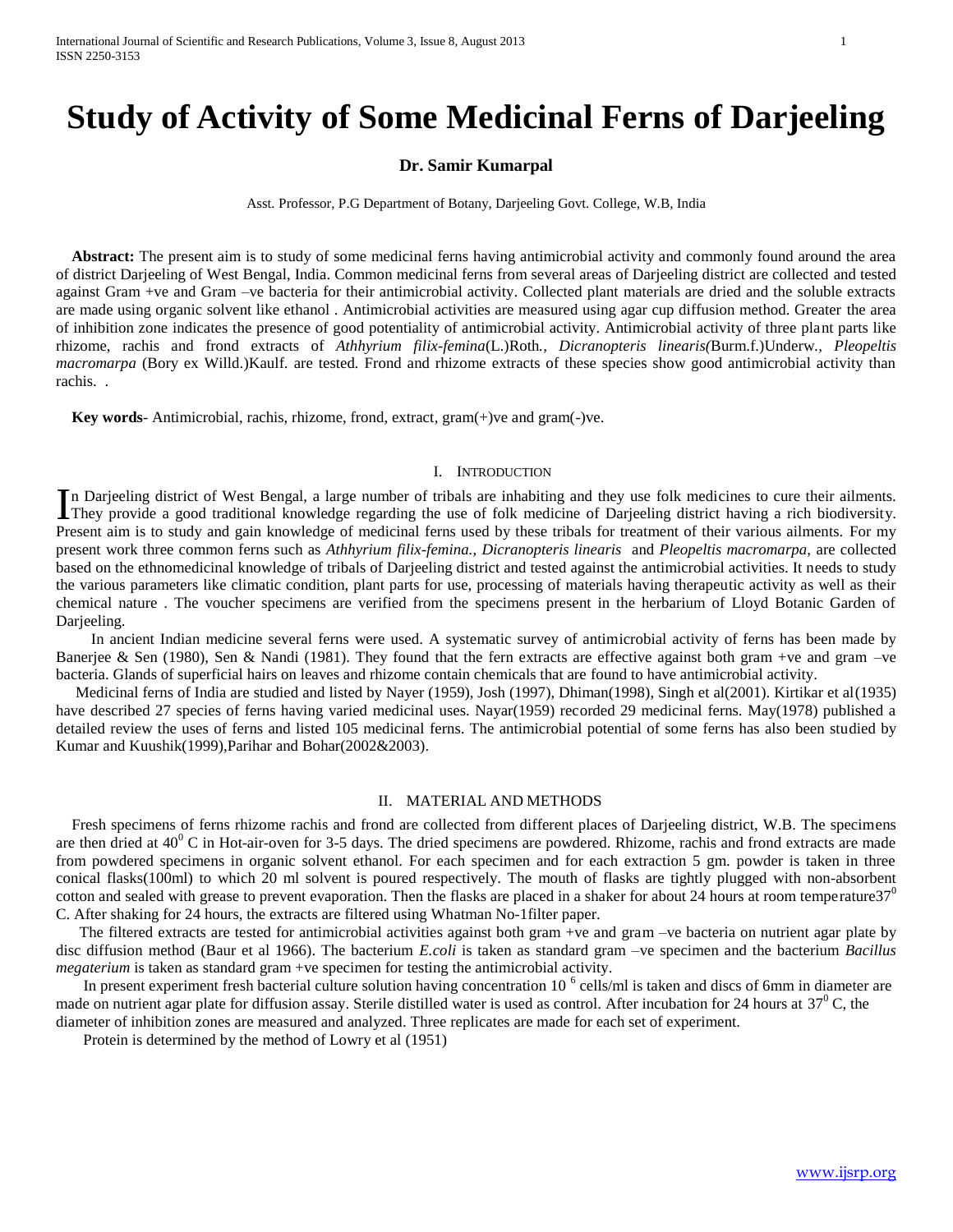# III. RESULTS

 The result of antibacterial activity of three selective ferns *Athhyrium filix-femina., Dicranopteris linearis* and *Pleopeltis macromarpa*, are shown in table no.1,2and 3.The results show the well antimicrobial activity for both Gram(+)ve and gram(-)ve bacteria. The rhizome and frond extracts of these three ferns show good antibacterial activity. It indicates that the antibacterial substances present in rhizome and frond are in good amount. The best antimicrobial activity is found in frond and rhizome extracts of these species. Rachis extracts also show antimicrobial activity but in less amount than frond extracts.

 In *Athyrium filix-femina,* highest activity for Gram(-)ve bacteria is found in rhizome extract. Rachis extract is less effective. A good antimicrobial activity against Gram (-)ve bacteria is also found in frond extract. All these extract are less effective for Gram(+)ve bacteria.

 In *Dicranopteris linearis* highest activity for both gram(-)ve and gram (+)ve bacteria is found in rhizome extract. Rachis extract is less effective. Frond extract also shows a good effective for both gram (-)ve and gram (+)ve bacteria.

 In *Pleopeltis macromarpa* the highest activity for both gram(+)ve and gram(-)ve bacteria is found in frond extract. Rachis extracts are less effective. The rhizome extract also shows good activity against both gram(+)ve and gram (-)ve bacteria.

| Name of the test<br>organism. | Zone of inhibition |                   |                   |             |     |     |
|-------------------------------|--------------------|-------------------|-------------------|-------------|-----|-----|
|                               | <b>Rhizome</b>     | <b>Rachis</b>     | Frond             | Control(mm) |     |     |
| Escherichia coli              | 10.0 <sub>mm</sub> | 8.2 <sub>mm</sub> | 9.7 <sub>mm</sub> | A           | M   | E   |
|                               |                    |                   |                   | 6.3         | 6.2 | 6.2 |
| Bacillus megaterium           | 8.8mm              | <b>7.8mm</b>      | 8.5 <sub>mm</sub> | 6.4         | 6.3 | 6.3 |

**Table-1.Antibacterial activity of** *Athyrium filix-femina*

# **Table-2. Antibacterial activity of** *Dicranopteris linearis*

| Name of the<br>test<br>organism | Zone of inhibition                               |                   |        |     |     |     |
|---------------------------------|--------------------------------------------------|-------------------|--------|-----|-----|-----|
|                                 | <b>Rhizome</b><br>Control(mm)<br>Rachis<br>Frond |                   |        |     |     |     |
| Escherichia coli                | 10.6mm                                           | 9.6 <sub>mm</sub> | 10.4mm | A   | М   | E   |
|                                 |                                                  |                   |        | 6.3 | 6.2 | 6.2 |
| <b>Bacillus megaterium</b>      | $10.5$ mm                                        | 9.0 <sub>mm</sub> | 10.2mm | 6.4 | 6.3 | 6.3 |

**Table-3.Antibacterial activity** *Pleopeltis macromarpa.*

| Name of the test<br>organism | Zone of inhibition |                    |        |     |             |     |
|------------------------------|--------------------|--------------------|--------|-----|-------------|-----|
|                              | <b>Rhizome</b>     | <b>Rachis</b>      | Frond  |     | Control(mm) |     |
| Escherichia coli             | 10.8mm             | $10.2$ mm          | 11.5mm | A   | M           | E   |
|                              |                    |                    |        | 6.3 | 6.2         | 6.2 |
| Bacillus megaterium          | 10.4mm             | 10.0 <sub>mm</sub> | 11.2mm | 6.4 | 6.3         | 6.3 |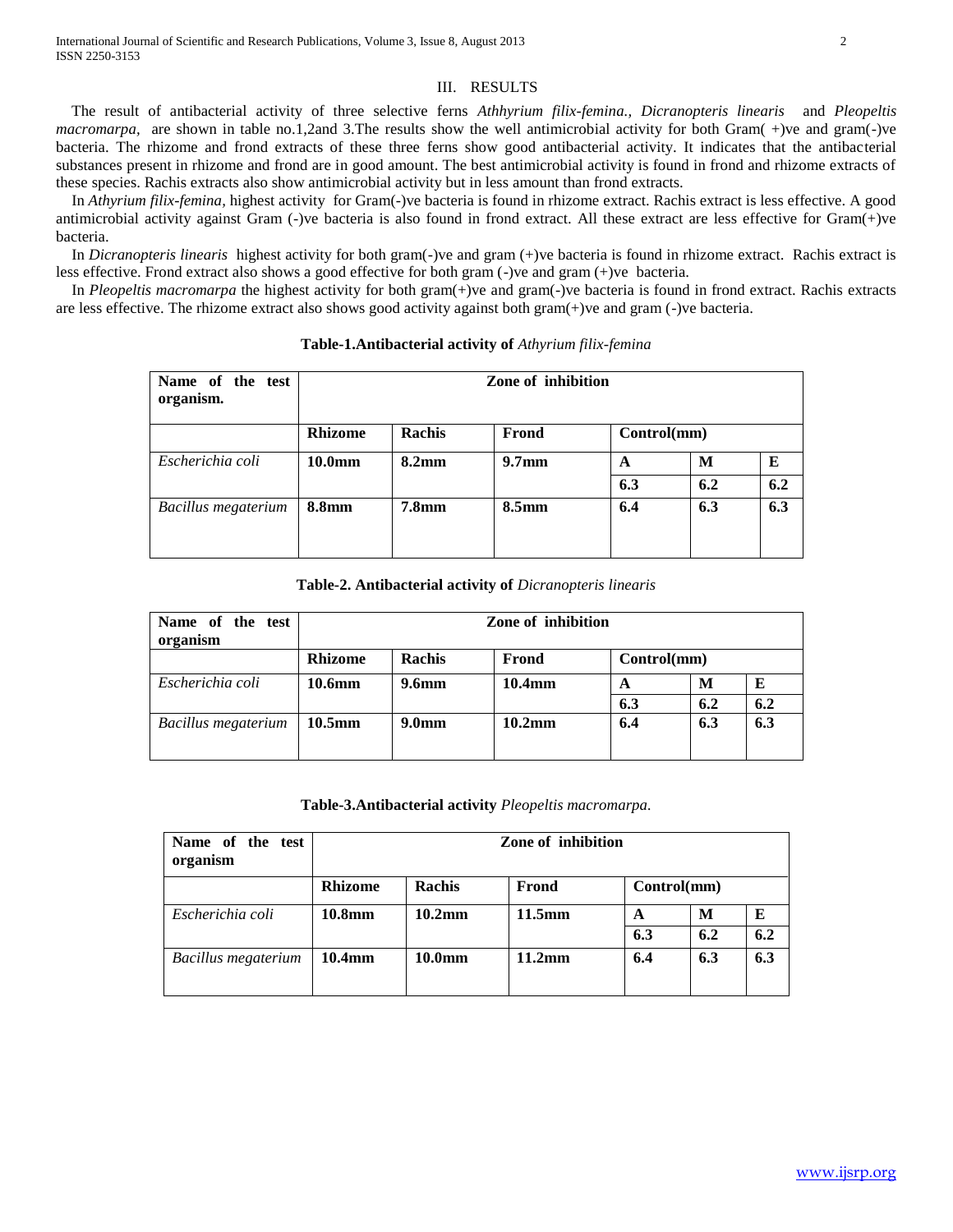| Name of the<br>specimens     | $\overline{P}^H$ value of the extracts |        |       |  |  |
|------------------------------|----------------------------------------|--------|-------|--|--|
|                              | <b>Rhizome</b>                         | Rachis | Frond |  |  |
| filix-<br>Athyrium<br>femina | 7.0                                    | 6.8    | 6.8   |  |  |
| Dicranopteris<br>linearis    | 7.2                                    | 7.2    | 7.0   |  |  |
| Pleopeltis<br>macromarpa     | 7.2                                    | 7.0    | 7.0   |  |  |

**Table-4: Study of p<sup>H</sup> value range of extracted samples:**

### **Table-5: Study of protein value of extracted samples**

| Name of the                  | Protein value of the extracts(mg\ml) |               |        |  |  |
|------------------------------|--------------------------------------|---------------|--------|--|--|
| specimens                    | <b>Rhizome</b>                       | <b>Rachis</b> | Frond  |  |  |
| filix-<br>Athyrium<br>femina | 0.066                                | 0.0048        | 0.0046 |  |  |
| Dicranopteris<br>linearis    | 0.054                                | 0.0034        | 0.0032 |  |  |
| Pleopeltis<br>macromarpa.    | 0.060                                | 0.0038        | 0.0037 |  |  |

# IV. DISCUSSION

 The rhizome, leaf blade and rachis of ferns are covered by glands densely. These epidermal glands(Manikam,2002) contain substances like phenolic compounds, glycosides, flavonoids. and alkaloids(Alcaraz et al,2000,Cushnie and Lamb,2005, Yusuf,1994). These substances are largely responsible for the antimicrobial activity and are being soluble in organic solvents easily extracted in methanol, ethanol and acetone but less soluble in water(Adedapo et al,2009, Banerjee and sen1980)

 The present results show the good antimicrobial activity of three species indicating the presence of good amount substances like phenolic compounds, glycosides, flavonoids and alkaloids. These observations are good agreement with the findings of Sen and Nandi(1951), Banerjee and Sen(1980), Natarajan et al(2005). The antimicrobial activities of the ferns are also in agreement with the common usage of ferns in folk medicine for bacterial infection such as infection of throat, boil, ulcer and in wound healing(Banerjee and Sen 1980), tumour(Creasey 1969),dermatophytes(Davvamani et al 2005).

 The antibiotic spectra of three ferns cover both gram positive and gram negative bacteria. These observations provide support that the ferns produce a variety of antimicrobial substances. It is necessary to keep in mind that the factors like climatic condition, nature of plant parts, age of plant at the time of collection etc are also responsible for the enhancement of the activity of the antimicrobial substances and it needs to be studied more in details.

 The amount of protein present in the extracts show little variation though antimicrobial activities show wide variation among the specimens. It indicates that proteins may have little effect on antimicrobial activities.

#### **ACKNOWLEDGEMENT**

 The author is thankful to the director of UGC(ER) for providing the financial assistance by granting a minor project. The author is also thankful to the principal and the head of the P.G. department of Botany, Darjeeling Govt. College for providing all laboratory facilities.

## **REFERENCES**

1.Adedapo AA, Jimoh FO, Koduru S, Masika PJ, Afolayan AJ: Assessment of the medicinal potentials of the methanol extracts of the leaves and stems of *Buddleja saligna***.** *BMC Complement Altern Med* 2009., **9**:21.